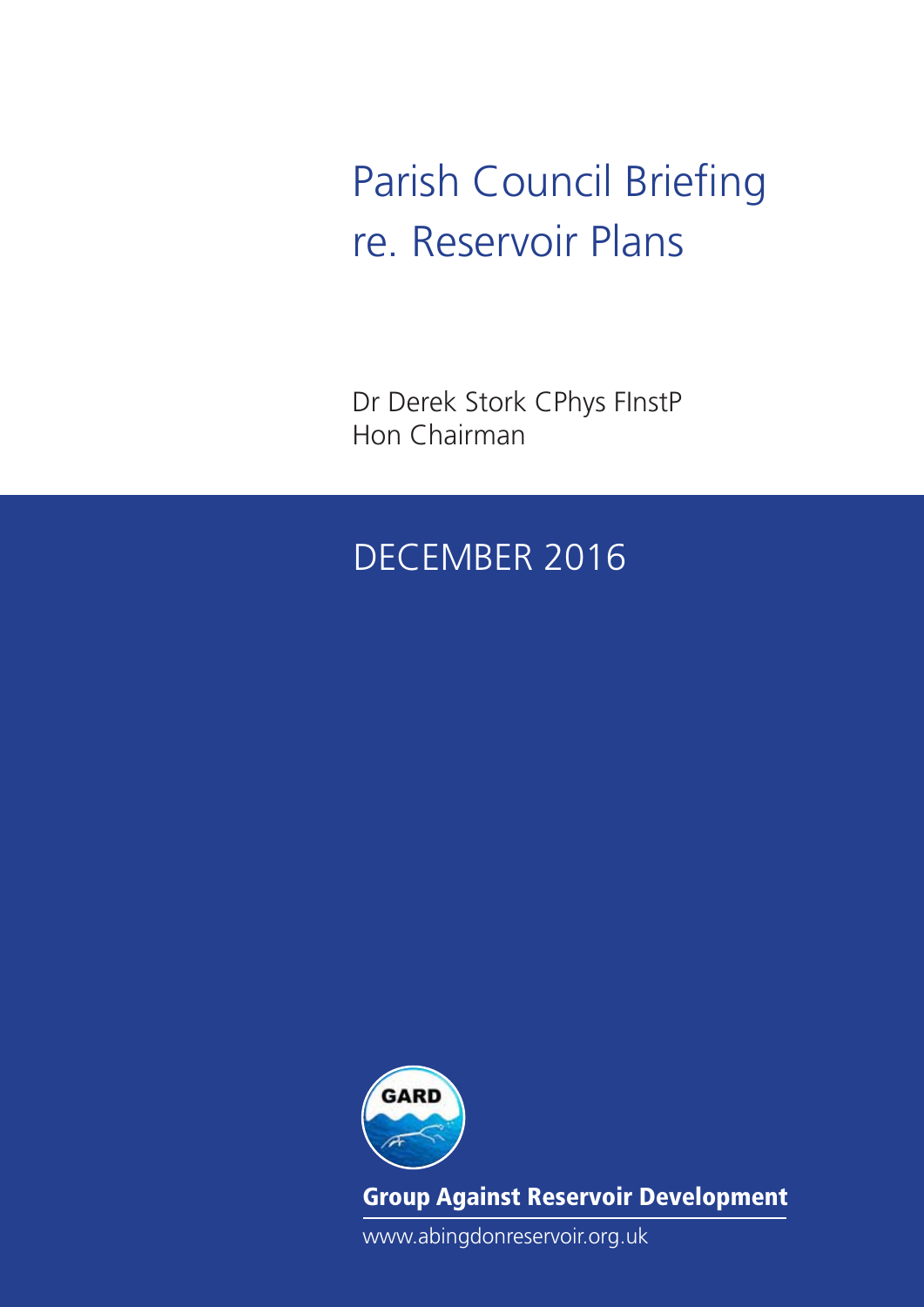## **PARISH COUNCIL BRIEFING – Reservoir Plans**

- $\blacklozenge$  Thames Water still has plans to build a 'Mega Reservoir' sited on the land between Steventon, Hanney, Drayton and Marcham. What do we mean by 'mega'?
	- O Area 4 square miles; **height of water level above fields about 100 ft; 150 Million cubic metres of water (weighing 150 Million tons!)**
- $\blacklozenge$  This is in spite of the fact that the 2010 Public Inquiry resulted in the rejection of this proposed massive 'Abingdon – Upper Thames' reservoir.
- $\blacklozenge$  The reservoir is still in proposed in the latest interim report issued by Thames Water as part of their 'Draft Water Resources Management Plan (dWRMP) for 2019-2024. The plan is now in public consultation and GARD have written a response criticising the choices for Water Resources for London and the South East (SE) and criticising in particular Thames's biassed assessment of the reservoir compared to other sources.
- $\triangle$  Thames Water's new draft plan calculates that there will be a large water supply deficit in the SE area by 2045 and a much larger deficit by 2080, caused by:
	- $\overline{O}$  increased demands from population growth in London, and
	- $\circ$  the need to plan for more severe droughts due to climate change.

There will also be a much smaller deficit in our Swindon and West Oxfordshire area, **but the main driver for the need for large new water sources comes from London**.

- ◆ GARD is not yet in a position to fully dispute the forecasts, although it is noteworthy **that they are disputed by the Council for the Protection of Rural England (CPRE)**, but we are strongly contesting with Thames Water the ways in which the forecast shortfalls can best be tackled. We work alongside organisations such as CPRE and Cotswold Canals Trust who also oppose some of the proposals.
- u **Everyone agrees** that the problem can only be solved by a balance between a **range of 'new' water sources** (also in the Thames Water draft plan) including:
	- $\circ$  much more recycling of treated water in the London area;
	- $\bigcirc$  a second desalination plant in the Thames;
	- $\bigcirc$  transfer of water from the River Severn;
	- $\circ$  reducing demand by tackling leakage losses and metering
- ◆ Thames Water also believe that a large new reservoir is needed. This is very much on the cards again, and the maximum proposed size is as big as the rejected 2010 proposal. **Once again the only reservoir site being considered is the Abingdon site between Steventon, Hanney, Drayton and Marcham.** Thames Water invested a lot in this option pre 2010 and clearly wants to capitalise on this, although **it only stores water extracted from the Thames and is not a 'new' source of water**.